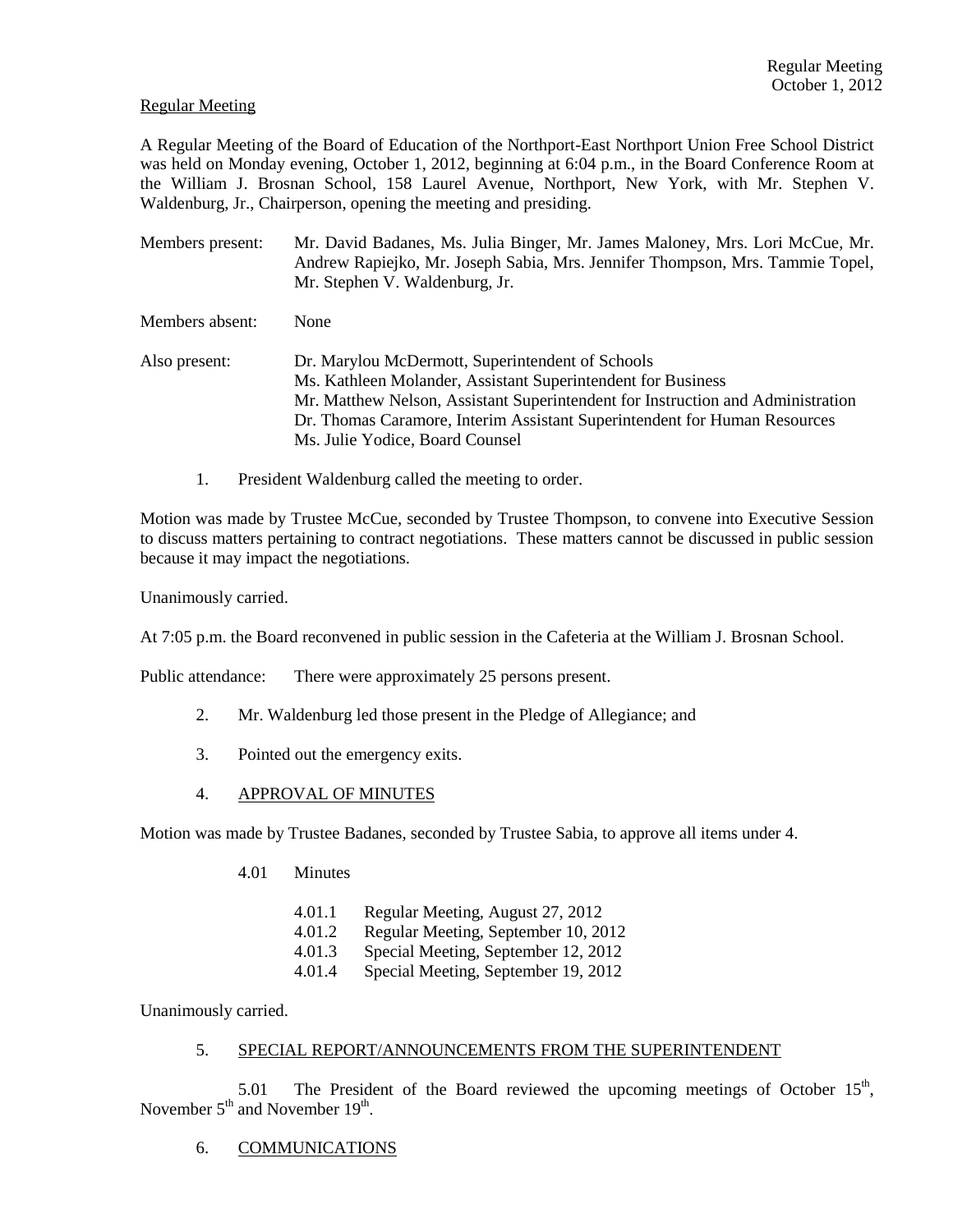6.01 E-mail from Ms. Alisa Shea to the Board of Education, received September 24, 2012, re: Maplewood Drive traffic safety concerns

Ms. Shea addressed the Board and stated that she had serious concerns about the traffic on Maplewood Drive which high school students and parents use as a cut-through from 25A to Northport High School. Ms. Shea stated that the street is an unsafe and heavily utilized thoroughfare during the school commute times. Ms. Shea also stated that the drivers have no respect for the residents on the street, throwing garbage out of the windows. Ms. Shea asked the Board to consider options to help alleviate this issue.

Dr. McDermott stated that she will speak with the school administration and security department to target this problem.

Trustee Thompson suggested having a statement read during morning announcements to bring awareness to this problem.

#### 7. PUBLIC PARTICIPATION

Name Comment

Lynne Cardinale Stated that last year her son received bus transportation after school to her Parent babysitter's house and she was told this year that the transportation was being denied. Ms. Cardinale stated that her babysitter is a legal child care provider and she didn't understand why transportation was being denied this year.

Dr. McDermott stated that it is a violation of Board policy and that the District could not continue to provide the transportation. Dr. McDermott noted that the transportation will be provided until the end of the week and asked Ms. Cardinale to call her office in the morning to explore other options.

In response to a question Ms. Patricia McGrane, Transportation Supervisor, stated that the District can only provide transportation to licensed child care providers within the home zone and noted that Ms. Cardinale's child care provider was not licensed and was out of the zone.

# 8. SUPERINTENDENT'S REPORT, GENERAL

Motion was made by Trustee McCue, seconded by Trustee Maloney, to approve all items under 8.01,

Motion was made by Trustee Thompson, seconded by Trustee Sabia, to sever item 8.01.4 (Schedule D).

Vote on Trustee Thompson's motion was unanimously carried.

8.01 Personnel Schedules, each dated October 1, 2012, and each attached and made part of the official minutes:

> 8.01.1 Schedule A – Certified Staff 8.01.2 Schedule B – Non-Instructional Staff 8.01.3 Schedule C – Salary Transfer 8.01.4 SEVERED 8.01.5 Schedule J – Committee on Special Education 8.01.6 Schedule K – PDC UTN 8.01.7 Schedule L – PDC UTN

Trustee Badanes stated that he had concerns about authorizing an agreement with David Levine Consulting to present Dignity for All Students workshops and stated that if the workshops can be done at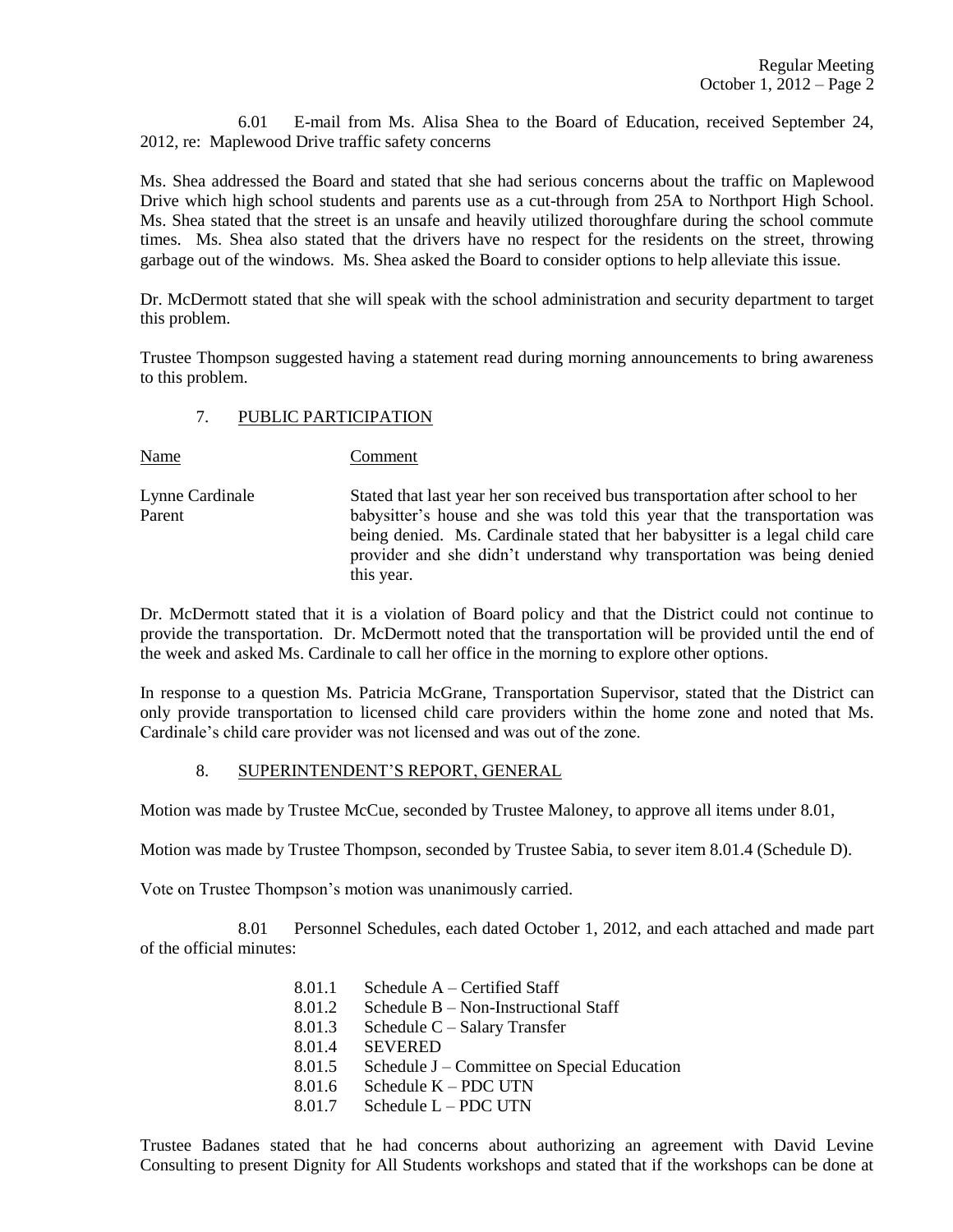any time then the District should consider other firms that could present the workshops.

Motion was made by Trustee Badanes to sever line items 45 and 46 of item 8.01.1 (Schedule A). There was no second on Trustee Badanes motion.

Vote on Trustee McCue's motion to approve all items under 8.01, excluding severed item 8.01.4 was unanimously carried.

Motion was made by Trustee Topel, seconded by Trustee Maloney, to approve item 8.01.4 (Schedule D).

8.01.4 Schedule D – Extra Pay

There was a discussion regarding the new format of Schedule D, evaluation of the club assignments, the process by which teachers apply, overlapping of assignments, administrative oversight and supervision of clubs, evaluation of club advisors, rates of pay, effectiveness of clubs, and monthly evaluation of clubs including student attendance.

Dr. Thomas Caramore, Interim Assistant Superintendent for Human Resources, stated that he will be taking a thorough look at the student clubs this year.

Vote on Trustee Topel's motion to approve item 8.01.4 (Schedule D) was as follows:

- YES: Mr. Badanes, Ms. Binger, Mr. Maloney, Mrs. McCue, Mr. Rapiejko, Mrs. Thompson, Mr. Waldenburg
- NO: Mr. Sabia, Mrs. Topel

Motion passed.

Motion was made by Trustee Thompson, seconded by Trustee Maloney to approve all items under 8.02.

Trustee Rapiejko requested that Board Counsel review the Audit Committee Policy and Charter to make sure they conform with the law.

Motion was made by Trustee Rapiejko, seconded by Trustee Sabia, to table item 8.02.2.

Vote on Trustee Rapiejko's motion unanimously carried.

8.02 Receiving for a first reading revisions the following policies:

8.02.1 Policy #6240 *"Investment Policy"* 8.02.2 TABLED 8.02.3 Policy #6700 *"Purchasing Policy"*

Vote on Trustee Thompson's motion to approve all items under 8.02, excluding tabled item 8.02.2 Policy #6690 *"Audit Committee"* was unanimously carried.

Motion was made by Trustee McCue, seconded by Trustee Sabia, to approve all items under 9, including Supplemental 9.07, 9.08, 9.09, and 9.10.

- 9. SUPERINTENDENT'S REPORT FINANCIAL
	- 9.01 Receiving the following donations to the District: 9.01.1 \$30.00 from James and Megan Albin to the Deborah A. Shavalier Memorial

Scholarship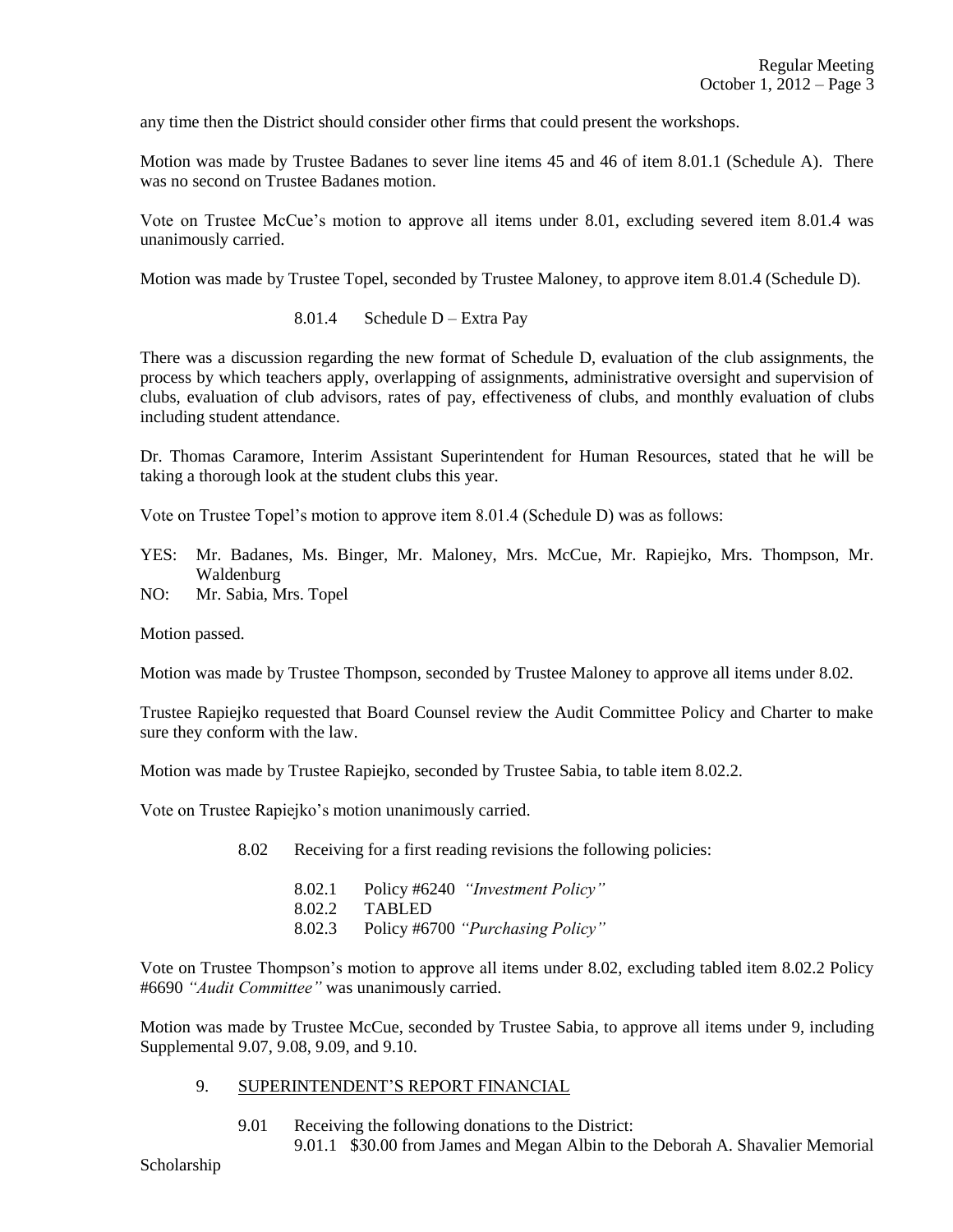9.01.2 \$25.00 from John Gregurich to the Michael Kauffman Memorial

Scholarship

9.02 Approving a Service Agreement between the Board of Education of the Northport-East Northport Union Free School District and Perkins School for the Blind for the period September 1, 2012 through June 30, 2012

9.03 Appointing Cullen & Danowski, LLP as External Auditor for the 2012-2013 fiscal year, with an option to renew for the 2013-2014, 2014-2015 and 2015-2016 fiscal years

9.04 Approving the Western Suffolk BOCES AS-7 Contract for Services for the 2012- 2013 fiscal year

9.05 Approving the Western Suffolk BOCES AS-7 Final Contract for the 2011-2012 school year

9.06 Approving transfer of general fund appropriations in the 2012-2013 budget

9.07 Approving the following resolution:

"WHEREAS, the Board of Education requested proposals from energy performance contractors for the "District Wide Implementation of Energy Conservation Measures on a Performance Contracting Basis Project" (the "Project") on May 31, 2012; and

WHEREAS, the Board of Education received proposals for this Project on August 2, 2012; and

WHEREAS, the School District Administrators and the District's Engineer, ECG, Engineering, L.L.C. ("ECG") reviewed and evaluated the proposals submitted by the energy performance contracting firms in connection with the Project; and

WHEREAS, based upon said review and evaluation of the proposals, the School District Administrators and ECG recommend that the Board of Education authorize Johnson Controls, Inc. ("Johnson Controls") to conduct a Comprehensive Energy Audit in accordance with the request for proposals issued by the School District at no cost to the School District; and

WHEREAS, based upon said recommendations, the Board of Education has determined that it is in the best interest of the District to appoint Johnson Controls as its energy performance contractor for the purpose of conducting a Comprehensive Energy Audit.

NOW, THEREFORE, BE IT RESOLVED, that the Board of Education hereby appoints Johnson Controls as the School District's Energy Performance Contractor for the purpose of conducting a Comprehensive Energy Audit at Johnson Control's sole cost and expense for the purpose of determining the feasibility of entering into an Energy Performance Contract with the School District."

9.08 Approving the following resolution:

"RESOLVED, that the Board of Education accept the donation of \$1,419.79 toward the purchase of classroom supplies for Ocean Avenue Elementary School and increase the 2012-2013 budget code A2110.5030.15.0200 by \$1,419.79 for this purpose.

RESOLVED, that the Board of Education hereby approves an increase in the revenue code A2705 of the 2012-2013 budget by \$1,419.79 with the understanding that this increase in revenue is the result of the Ocean Avenue Elementary School participation in the Stop and Shop A+ Bonus Bucks Program"